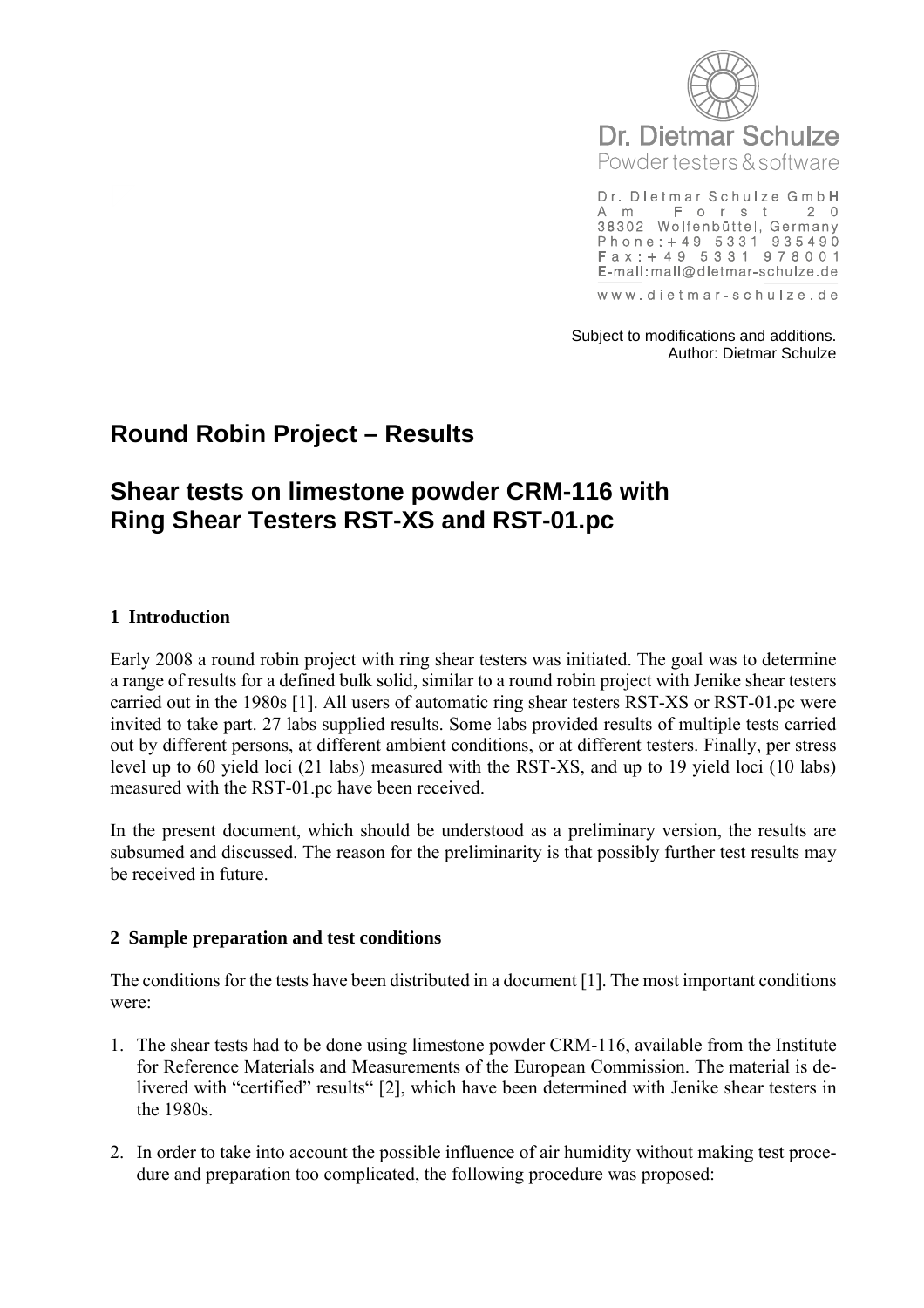The powder sample should be stored in contact to the lab atmosphere until equilibrium is reached, minimum two days (temperature between 20°C and 25°C, humidity between 30% RH and 50% RH). The lab atmosphere should be stable during this time. Temperature and humidity should be monitored and communicated with the test results. If a humidity chamber is available, it is recommended to use it for the storage of the limestone powder prior to the tests. Temperature and humidity should be adjusted to 20°C and 52% RH (according to proposal in the report of the Jenike Shear Tests [2]).

Participants having the ability to store the powder in a humidity chamber were asked to run the shear tests also with a powder specimen equilibrated at 30% RH and 40% RH (all at 20°C).

3. Yield loci should be measured by all participants at stress levels 1 and 2 (table 2.1), if possible also at stress levels 3 and 4. The stresses in table 2.1 correspond to stresses applied in the Jenike Shear Tester project; just the number of different stresses is reduced.

In the RST-CONTROL 95 software "N-RHOB-correction" should be activated. In this case RST-CONTROL 95 adjusts the normal load in the shear plane under consideration of the actual bulk density. All other parameters (shear velocity, tolerance, patience) should be set to their default values.

4. For all yield locus tests a standard shear cell should be used (RST-XS: shear cell XS-Mr; RST-01.pc: shear cell M). Use a freshly prepared cell for each yield locus test.

| <b>Stress</b> | normal stress at preshear | normal stress at shear to failure [Pa] |           |           |           |
|---------------|---------------------------|----------------------------------------|-----------|-----------|-----------|
| level         | $Pa$ ]                    | 1st point                              | 2nd point | 3rd point | 4th point |
|               | 3000                      | 1000                                   | 1500      | 2000      | 1000      |
|               | 6000                      | 2000                                   | 3000      | 4000      | 2000      |
|               | 9000                      | 3000                                   | 5000      | 7000      | 3000      |
|               | 15000                     | 5000                                   | 7000      | 9000      | 5000      |

Table 2.1: Stresses for yield locus tests

# **3 Evaluation**

Only those test results have been included in the evaluation which have been determined in accordance to the prescribed test conditions (stresses, shear cell type). For all tests the shear stresses measured at preshear and shear to failure have been calculated using the evaluation software RSV 95. Since some participants did not activate the N-RHOB-correction in RST-CONTROL 95, differences of the normal stresses  $\sigma_{meas}$  to the desired values  $\sigma_{\text{target}}$  (table 2.1) of up to 30 Pa for the RST-XS and up to 40 Pa for the RST-01.pc took place. The reason for the latter is that without N-RHOB-correction RST-CONTROL 95 adjusts the normal load so that the desired stress is acting at the underside of the shear cell lid. For the evaluation the normal stress in the shear plane is determined which is somewhat larger due to the mass of the bulk solid between underside of lid and shear plane.

The deviation of the normal stresses from the desired values has been corrected by a procedure like the "prorating" procedure where a new shear stress *τnew* has been determined from the measured shear stress *τmeas*: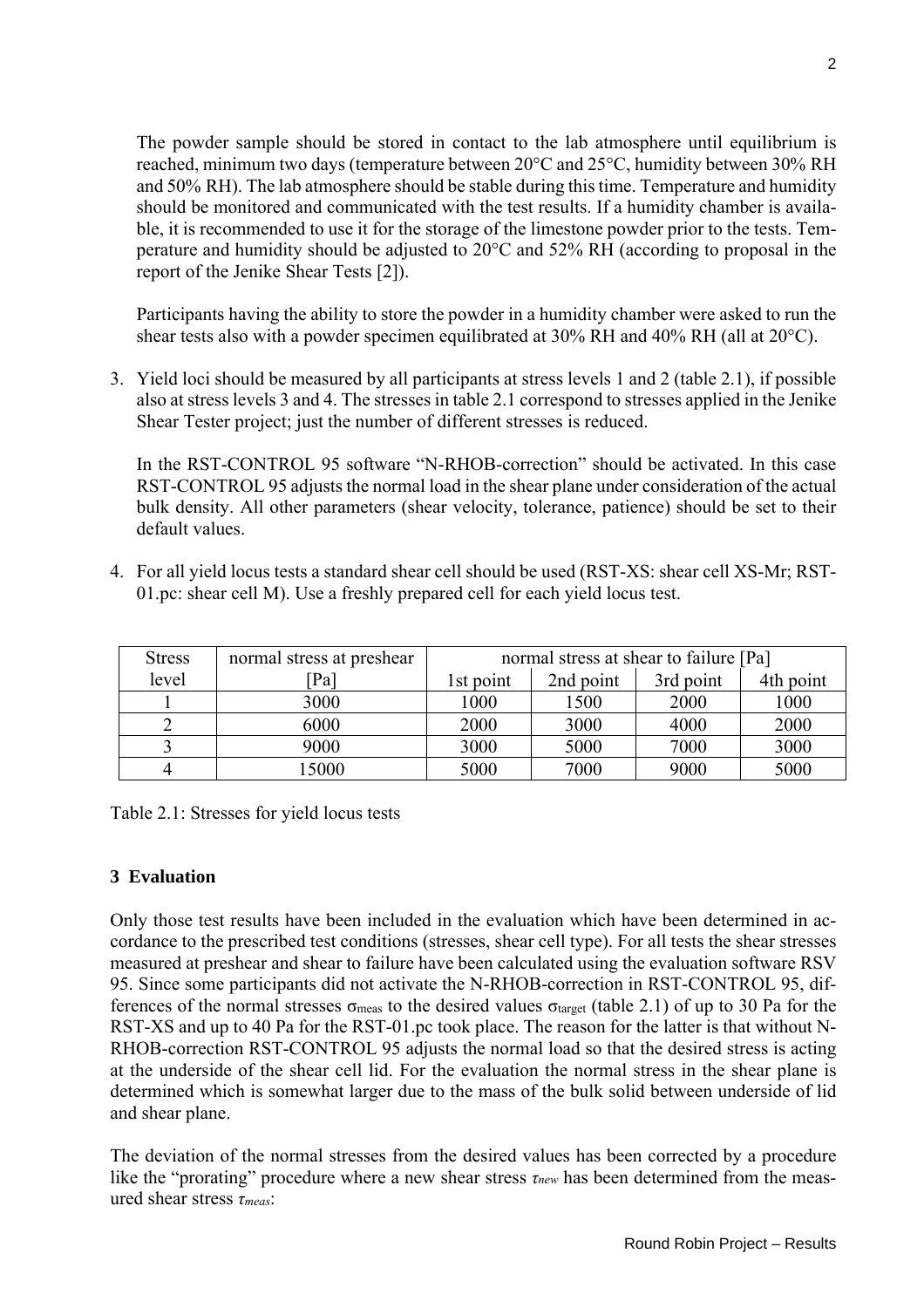$$
\tau_{\text{new}} = \tau_{\text{meas}} \cdot \frac{\sigma_{\text{target}}}{\sigma_{\text{meas}}} \tag{1}
$$

 $\sigma_{\text{target}}$  is the normal stress according to table 2.1,  $\sigma_{\text{meas}}$  is the normal stress acting in the shear plane.

For every normal stress in table 2.1 a mean shear stress, *τm*, has been determined from the corresponding shear stresses,  $\tau_i$ , of the individual tests.

$$
\tau_m = \frac{1}{n} \sum_{i=1}^n \tau_i \tag{2}
$$

#### *n*: number of measurements

The standard deviation of the shear stresses is the square root of the sample variance:

$$
s = \sqrt{\frac{\sum_{i=1}^{n} (\tau_i - \tau_m)^2}{n - 1}}
$$
\n(3)

The results distributed with limestone powder CRM-116 contain values of the 95% confidence interval for the shear stresses. The confidence interval is calculated based on Student's t-distribution  $[2]$ :

$$
a = t \cdot \frac{s}{\sqrt{n}} \tag{4}
$$

*t* is Student's t factor which depends on desired probability (here 95%) and number of tests.

Thus, the confidence interval is

$$
\tau_m \pm a
$$
 or  $\tau_m \pm t \cdot \frac{s}{\sqrt{n}}$ .

A 95% confidence interval must not be regarded as defining the range of values where one individual test point would lie with 95% probability. With a 95% confidence interval usually a range is defined where an unknown value (here: "true" shear stress), determined by *n* measurements, lies with a probability of 95%. To find this range, first a mean value of the statistically fluctuating measurement values is calculated according to eq.(2), and subsequently the confidence interval is determined using eq.(4). Then it can be stated that the unknown true value (e.g. the unknown concentration of a mixture) that the true value lies within the confidence interval with 95% probability (The probability is the same for any value within the confidence interval). In analogy to this, concerning the shear tests it could be stated that the true value of the shear stress lies with 95% probability within the 95% confidence interval. However, the latter is only valid for the case that the identical bulk solid is tested, i.e., the moisture and other parameters must be identical (more will follow in section 4). Otherwise, there were no single "true" value.

From equation (4) it follows that *a*, and thus, the width of the confidence interval, decrease with increasing number of tests, *n*. This way it is taken into account that with increasing number of tests more information is available, which results in a more accurate statement about the range where the mean value can be found with a certain probability (more accurate = smaller width of the confidence interval).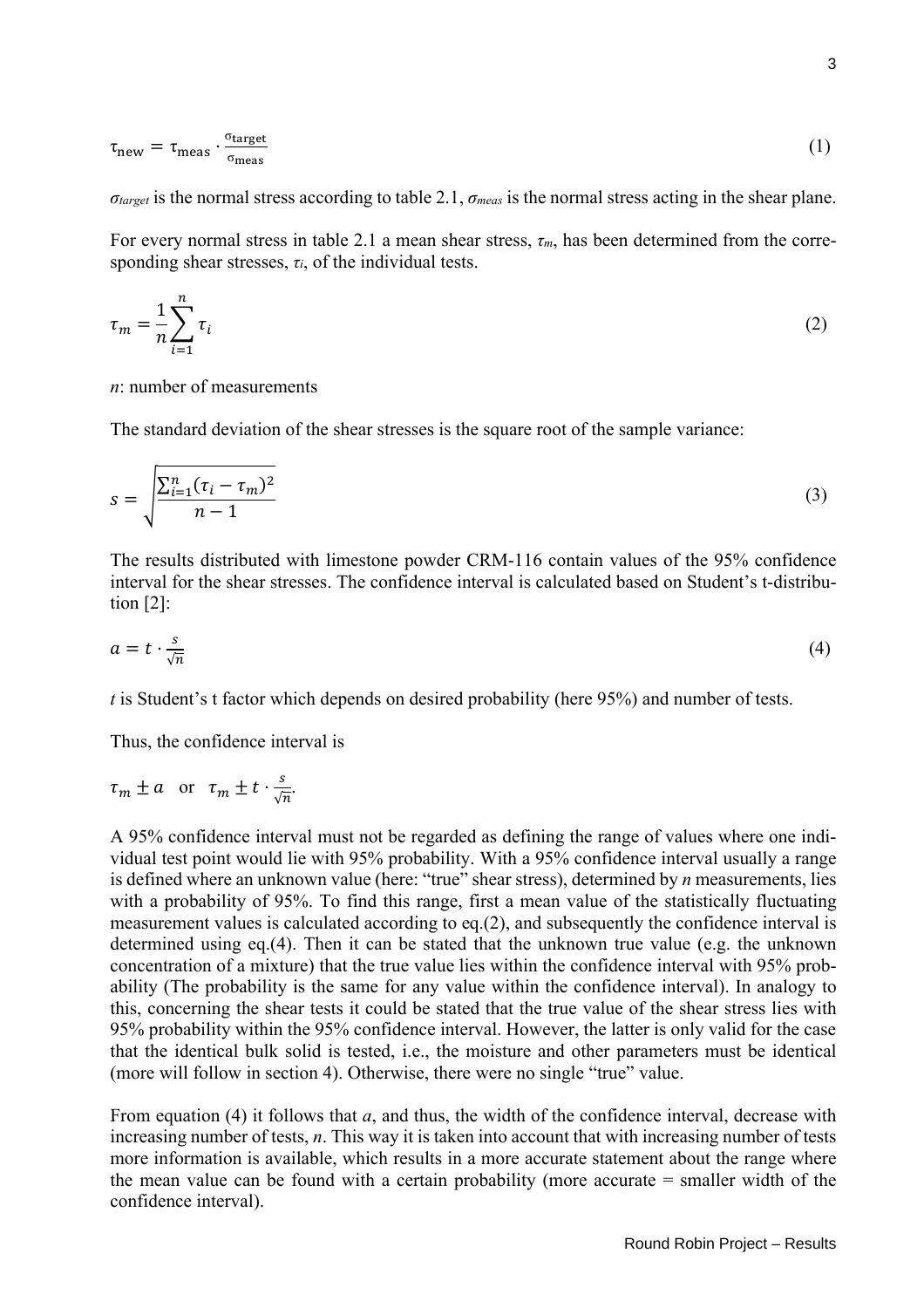If the number of tests, *n*, is greater than 6, *a* becomes smaller than the standard deviation, *s* (see eq.(5); for a probability of 95% and  $n = 7$  it follows  $t = 2.447$  and  $a = 0.925s$ ). The greater the number of tests, *n*, the more individual measurement values (shear stress  $\tau_i$ ) lie outside of the confidence interval.

Since in the frame of the round robin project a large number of test values has been provided (especially for the ring shear tester RST-XS), the 95% confidence intervals of the individual test points are very narrow (see explanation above), i.e. the value *a* in eq. (4) is much smaller than the standard deviation, *s*. If in the future someone runs tests with CRM-116, he/she would find that it is nearly impossible to match the narrow confidence interval. As outlined above, the 95% confidence interval does not define a range where future test points would lie with 95% probability.

With the discussion above it is shown that the confidence interval, although it is applied in [2], is not suitable for the assessment of further measurements. Thus, in the following foremost the standard deviation is regarded. For comparison also the standard deviations calculated in {2] for the Jenike shear tester are mentioned.

If a normal distribution of the measured shear stresses is assumed, about 68,3 % of all values lie in the interval  $\tau_m \pm s$ , and about 95,5 % in the interval  $\tau_m \pm 2s$ . Since the confidence interval of the mean value is rather small, it can be stated (with some simplification) that the probability of a future measurement value lying within  $\tau_m \pm s$  is about 68%, and the probability to lie within  $\tau_m \pm$ 2*s* is about 95%. This statement is not totally exact but allows an assessment of future test results.

Regarding the confidence interval it has to be added that its calculation does not make sense if the humidity of the tested specimens is different due to the influence of the air humidity. In this case one does not measure properties of identical specimens, so that there is no single "true" mean value of the shear stresses.

# **4 Influence of ambient conditions**

An effect of temperature on the limestone's flow properties is neglectable in the range of typical room temperatures, but the air humidity has a noticeable influence, as already stated in [2]. Therefore, the preparation of the samples and the range of air humidity were prescribed [1]. It would have been ideal if all participants had been able to prepare and test the specimens at the same ambient conditions. To fulfill this, each participant had to run the tests in a climate-controlled lab. However, such equipment was not available for all participants. Thus, in order to get results from as many as possible participants, also results gained at ambient conditions out of the specified range have been used for the evaluation. This led to results from measurements carried out at the following conditions:

- Storage and measurement at the same known conditions
- Storage and measurement at the same, but unknown conditions
- Storage at known conditions, measurement at known, but different conditions
- Storage at known conditions, measurement at different, unknown conditions

Some participants varied the conditions for the sample preparation (storage) in order to provide test results for different conditions. So, the results received cover a range of temperature from 18°C to 25°C and a range of air humidity from 28%rH to 70%rH.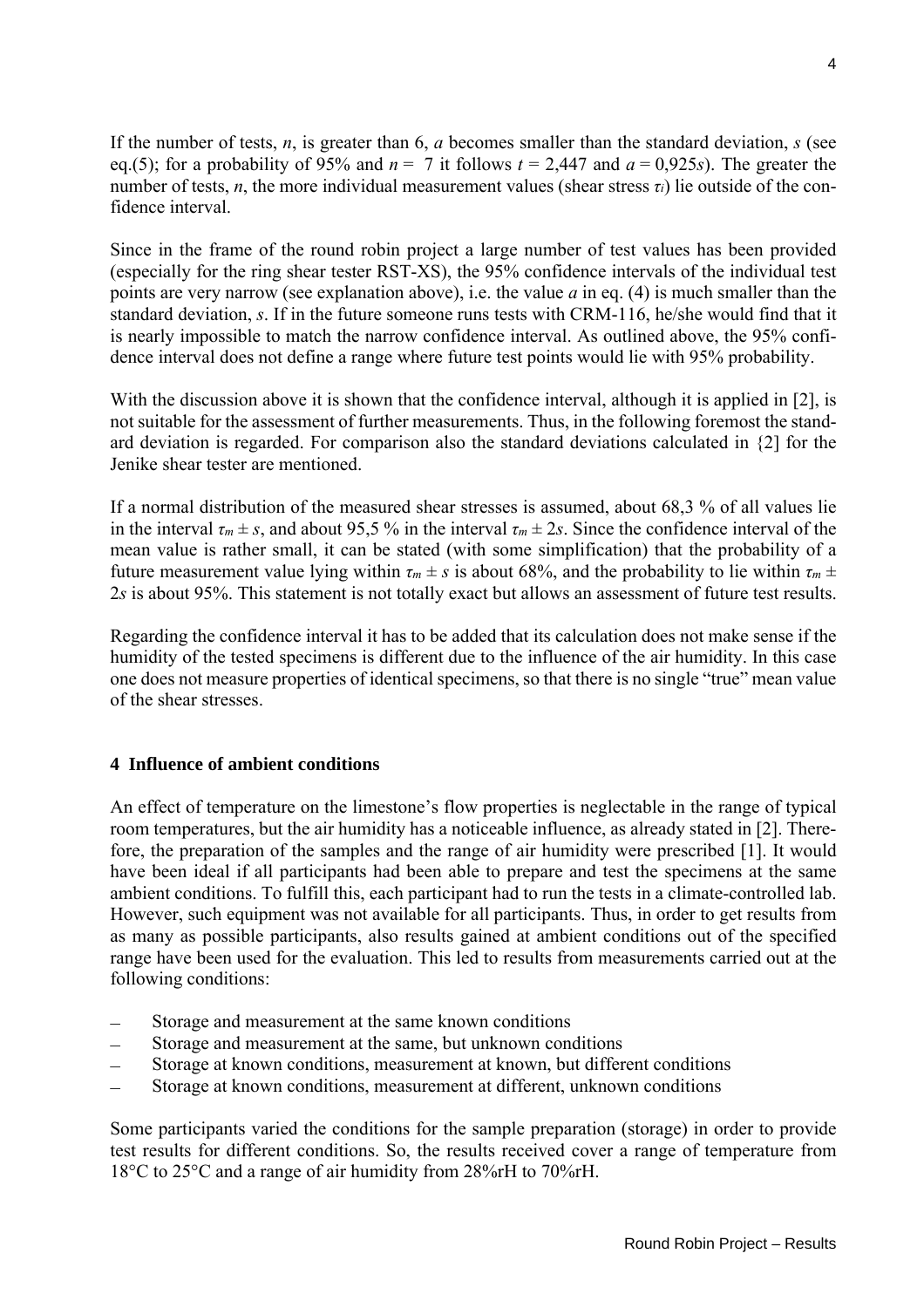The influence of air humidity on shear stresses was already studied for the tests with the Jenike shear tester [2]. At least in the range above 40% relative humidity (40%rH) an increase of shear stress with increasing air humidity can be noticed. With the ring shear tester RST-XS the author observed a similar increase of shear stress with air humidity. The comparison of tests conducted at 34%rH and 50%rH (storage and measurement at the same conditions) showed that the shear stress increased by about 5 Pa per humidity increase of 1%rH (mean shear stress increase for stress level 1). For the same range of humidity and similar stresses a similar increase of stress was found with the Jenike shear tester [2].

Towards greater normal stresses the absolute increase of shear stress with increasing air humidity becomes larger. At stress level 4 the mean increase is about 10 Pa per 1%rH. Thus, the ratio of shear stress increase per 1%rH to normal stress decreases with increasing normal stress. This is plausible since the influence of adhesive forces, which depend on the amount of water adsorbed on the particle surfaces, is generally smaller at higher stress levels [3]. However, it has to be noted that the data base is too small for an accurate quantitative statement on the influence of air humidity. For this a larger number of tests would be necessary conducted at defined ambient conditions at storage and measurements.

Some of the received results indicate that the material, if first stored under defined conditions, but then tested (including filling of the shear cell etc.) at **different** conditions, may change its properties relatively quickly. Apparently, the adsorption layers adjust to the ambient atmosphere within a short time. Thus, it may play a role how long the container with the test material was open, how quick a shear cell is filled, how large the difference between the air humidity at storage and testing is, and whether a fresh sample from the climate chamber has been used for each test. Since it was not possible to prescribe these procedures in detail and only few participants had the possibility to adjust the ambient conditions during storage and measurement, it is to be expected that during testing the condition of the limestone powder was not always identical to the equilibrium condition during storage.

From the reasons discussed above it may be assumed that the condition of the limestone powder during the test was not in all cases well defined. This must be taken into account at the assessment of the results.

The discussed variation of the ambient conditions should not devaluate the round robin project because ultimately it is a concession to reality. Only few labs are equipped to conduct storage and testing at the same defined conditions. Thus, if the present test results are used to define a range of shear stresses, this range contains the influence of the different ambient conditions. Therefore, if in the future someone will compare its own results with the range obtained here, less effort is required to control the ambient conditions at testing. The price to be paid to for this is that the standard deviation of the results of the present round robin project is larger than it would be for identical ambient conditions at all labs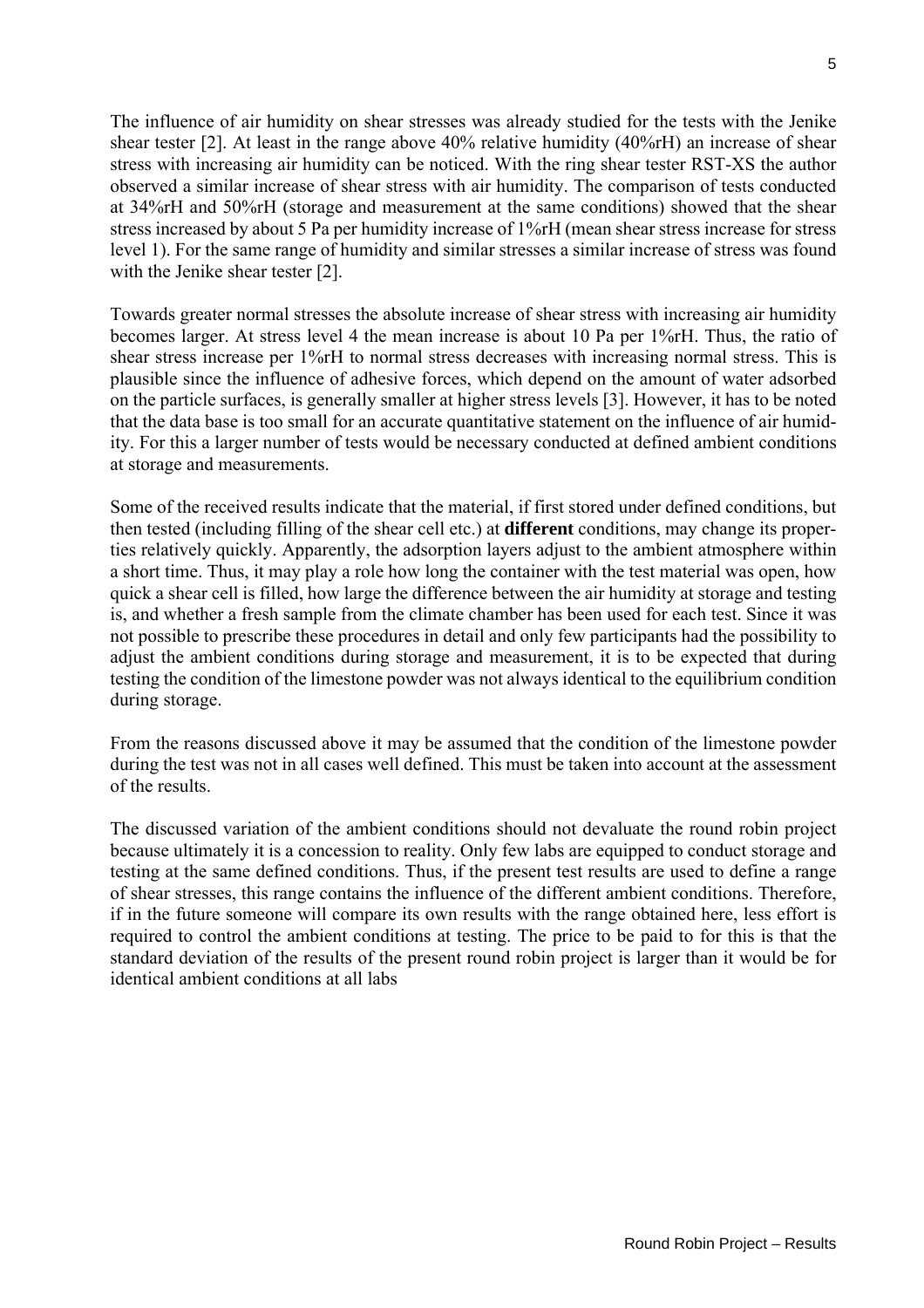### **5 Results**

The shear stresses of all tests fulfilling the conditions in section 2, paragraph 4, are plotted vs. normal stress in figs. 5.1 to 5.4 for ring shear tester RST-XS, and in figs. 5.5 to 5.8 for ring shear tester RST-01.pc. The points belonging to one yield locus test, including the preshear point, are connected with straight lines. This is **not** the course of the yield locus but shall just show which points are part of one yield locus test. One can see that the lines of the different yield locus tests are mostly parallel to each other. This means that the range of scatter of all tests is not a result of the scatter of individual points of a yield locus but results from the different shear stress levels of individual yield loci.

Please note that the diagrams contain results obtained at different ambient conditions (temperature 18°C to 25°C, air humidity 28%rH to 70%rH). Especially air humidity has a significant influence on the results which will be discussed below.



Fig. 5.1: Test points at stress level 1 (RST-XS, 60 yield locus tests)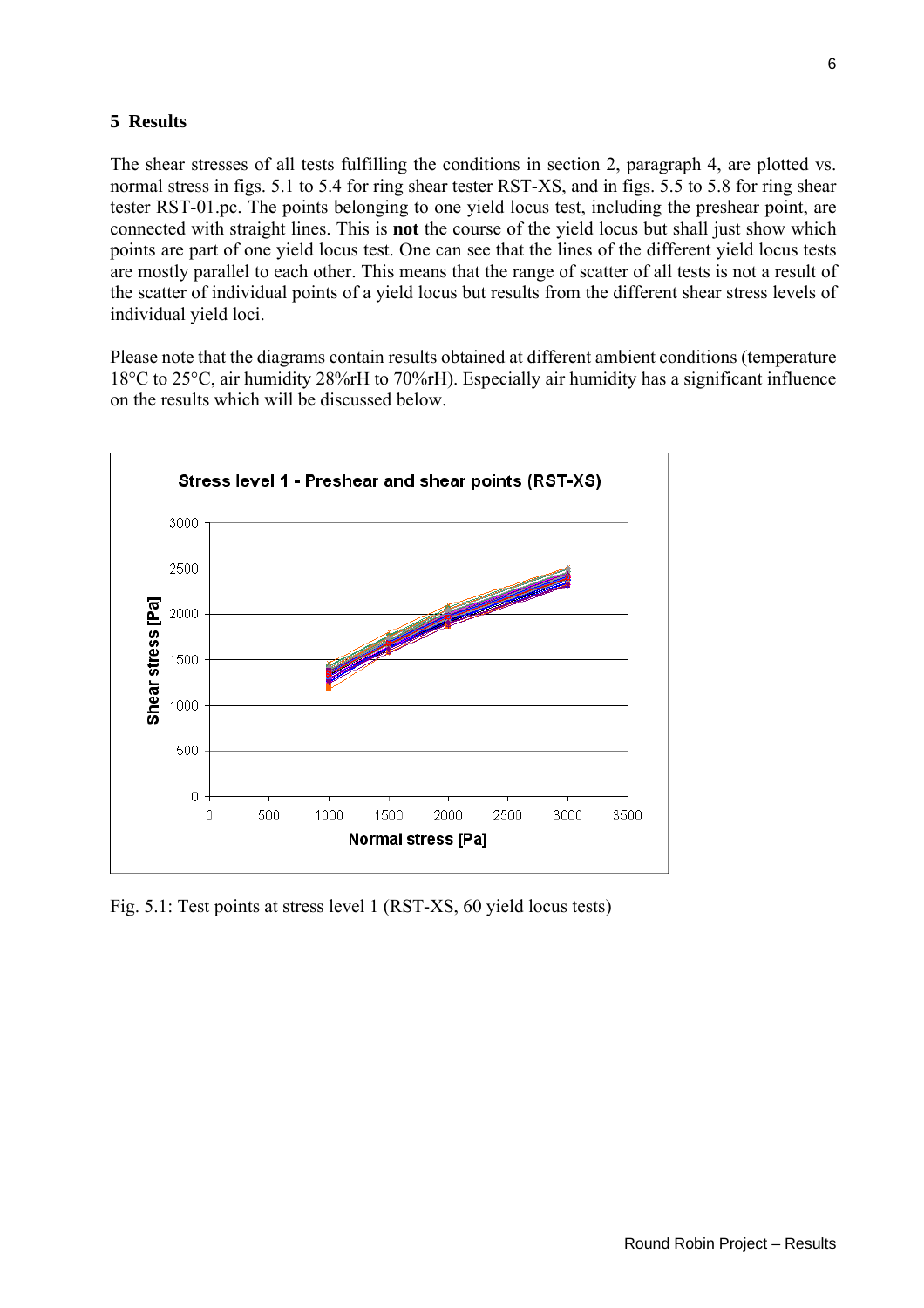

Fig. 5.2: Test points at stress level 2 (RST-XS, 59 yield locus tests)



Fig. 5.3: Test points at stress level 3 (RST-XS, 52 yield locus tests)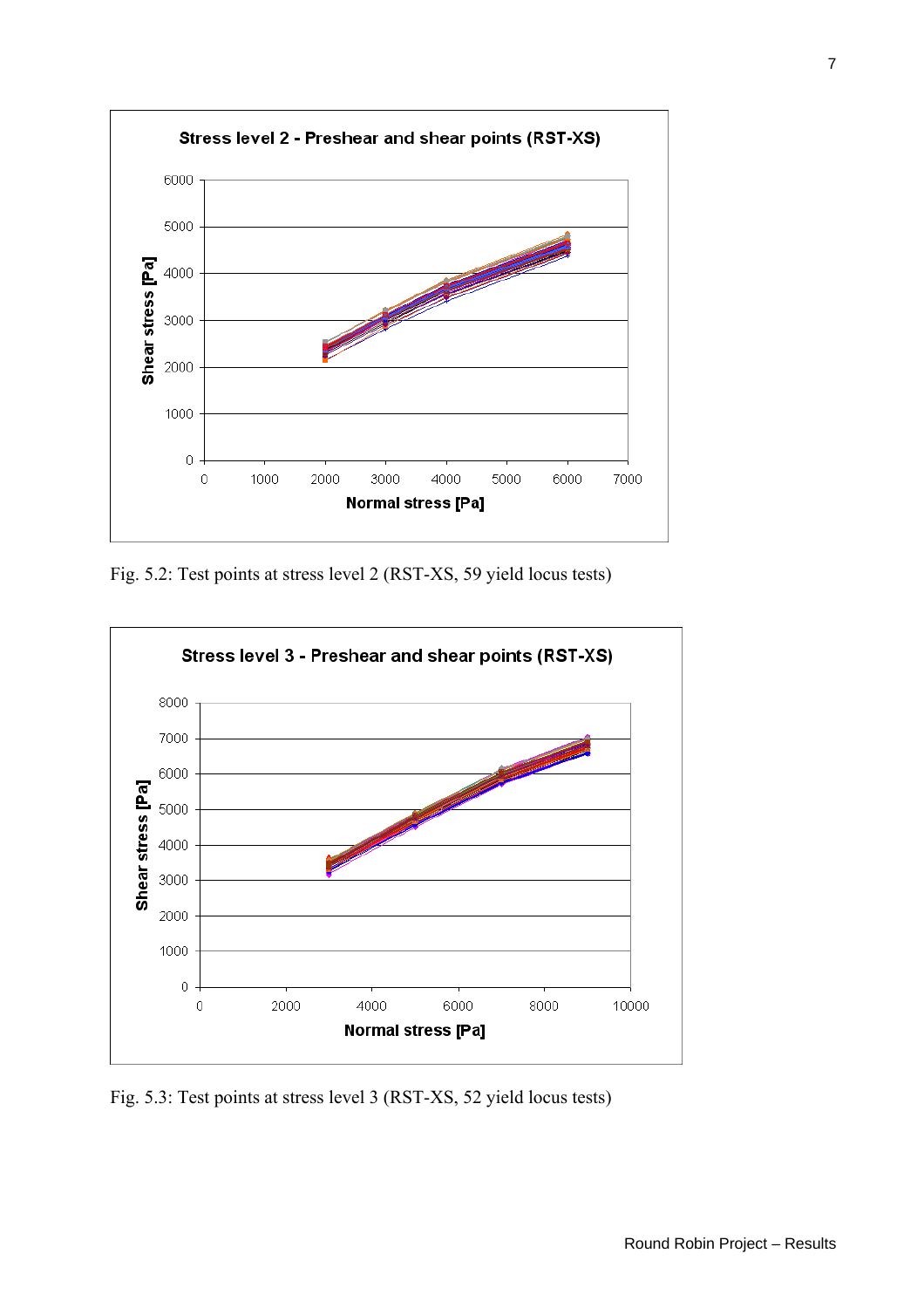

Fig. 5.4: Test points at stress level 4 (RST-XS, 52 yield locus tests)



Fig. 5.5: Test points at stress level 1 (RST-01.pc, 19 yield locus tests)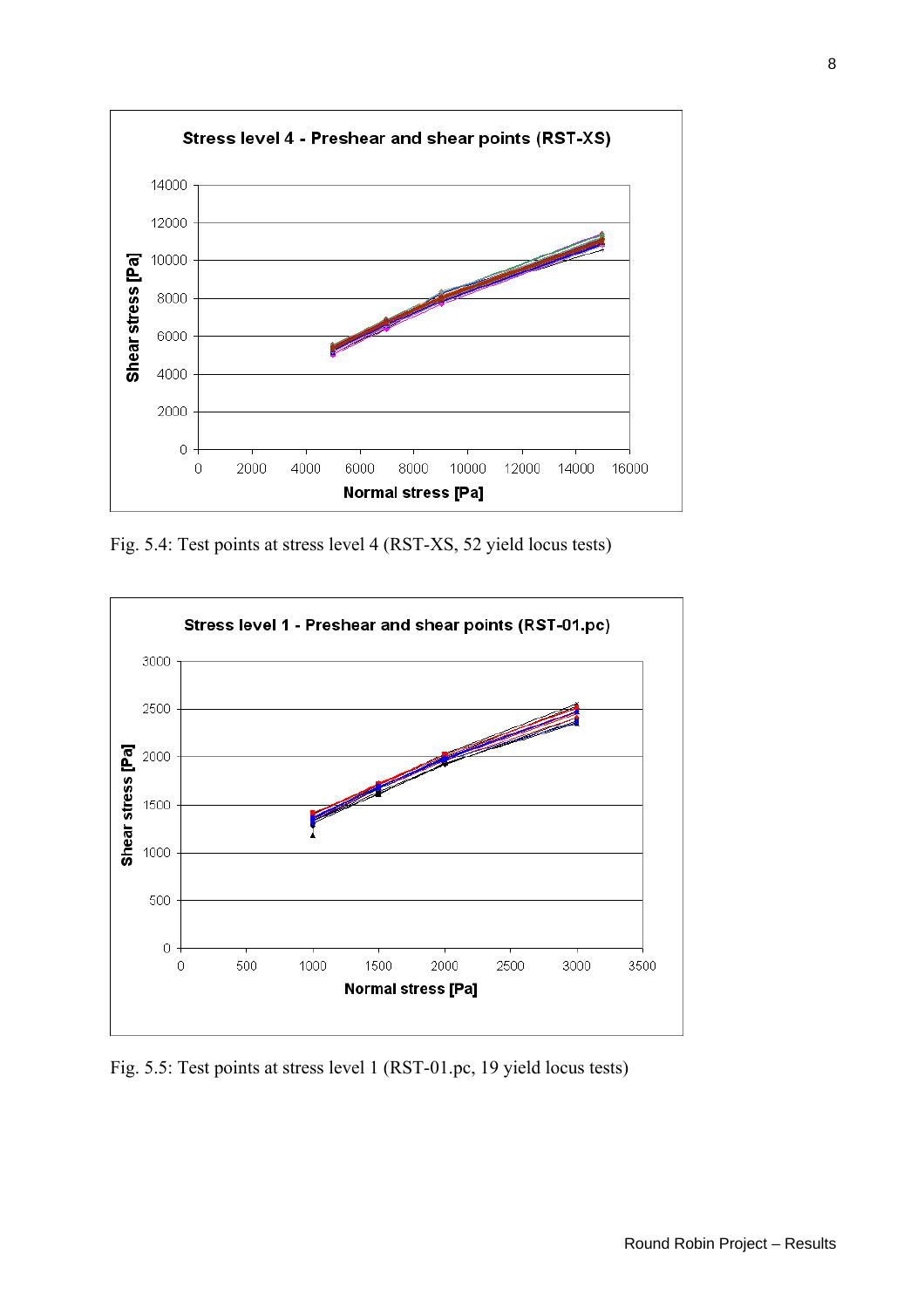

Fig. 5.6: Test points at stress level 2 (RST-01.pc, 17 yield locus tests)



Fig. 5.7: Test points at stress level 3 (RST-01.pc, 16 yield locus tests)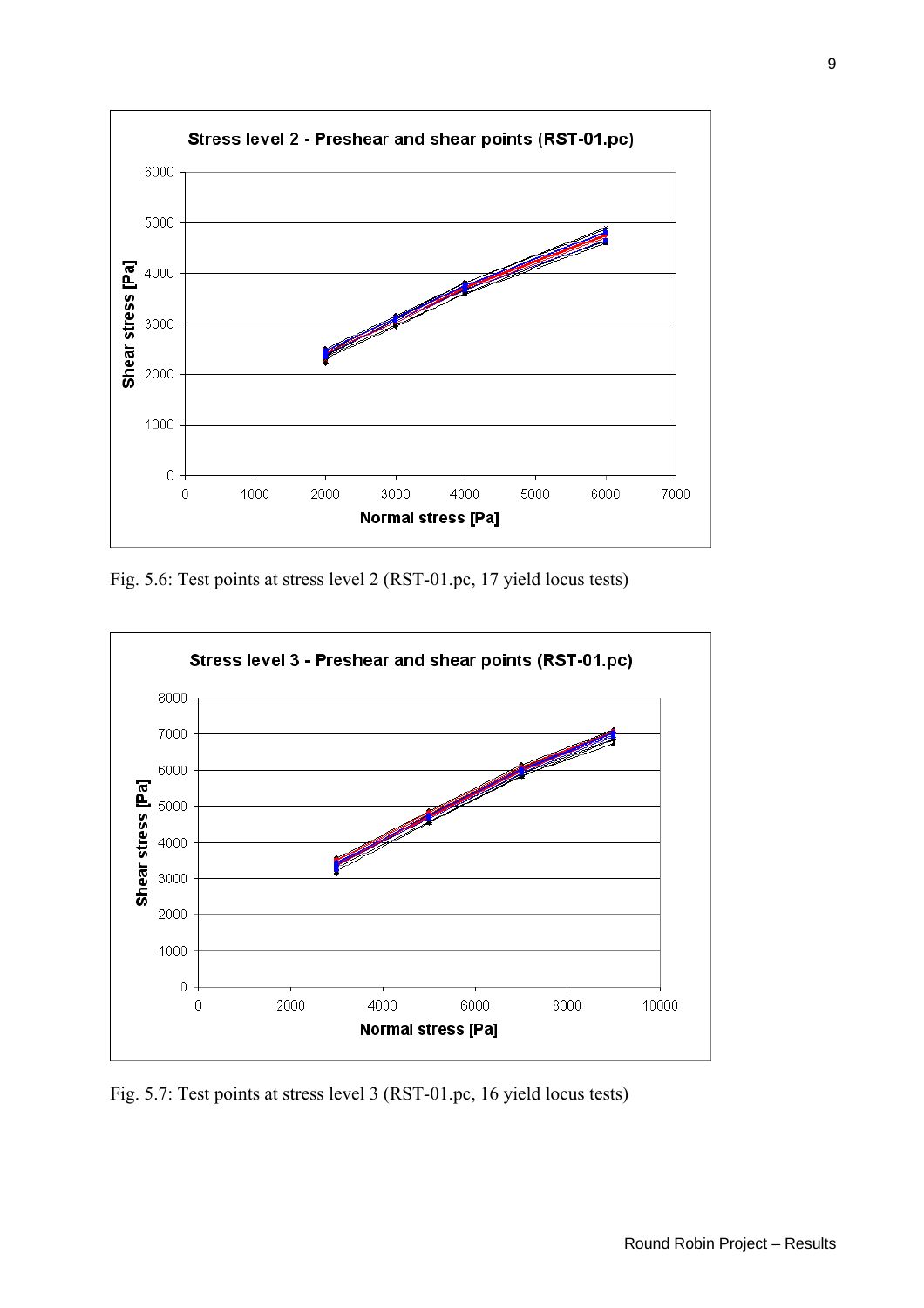

Fig. 5.8: Test points at stress level 4 (RST-01.pc, 16 yield locus tests)

As outlined in section 3, from the tests results both standard deviations and confidence intervals have been calculated in analogy to the evaluations of the Jenike shear tester results in [2]. In fig. 5.9 these values measured with ring shear tester RST-XS at stress level 2 and the corresponding values of the Jenike shear tester [2] are plotted. The diagram leads to the following statements, which are valid also for the other stress levels:

- 1. Compared to the Jenike shear tester, the ring shear tester provides a clearly narrower range of scatter, which is characterized by the smaller standard deviation and, thus, the narrower interval  $\tau_m \pm s$ .
- 2. The shear stresses obtained with the ring shear tester are located in the upper part of the 95% confidence interval  $\tau_m \pm a$ , or interval  $\tau_m \pm s$ , respectively, of the Jenike shear tester. For small stress levels, the upper limit of the confidence interval of the Jenike tester is slightly exceeded by the upper limits of the corresponding intervals of the ring shear tester.
- 3. As discussed above, the 95% confidence interval  $\tau_m \pm a$  of the ring shear tester is very narrow (the light red limits of the confidence interval are very close to the mean), which is a result not only of smaller standard deviation *s*, but also of the larger number of tests, *n* (see eq.(4)).

Since the 95% confidence intervals of the ring shear testers are very narrow, and according to the discussion in section 3, the confidence interval will not be regarded further in this report. Instead the standard deviation will be applied as a measure for the range of shear stresses.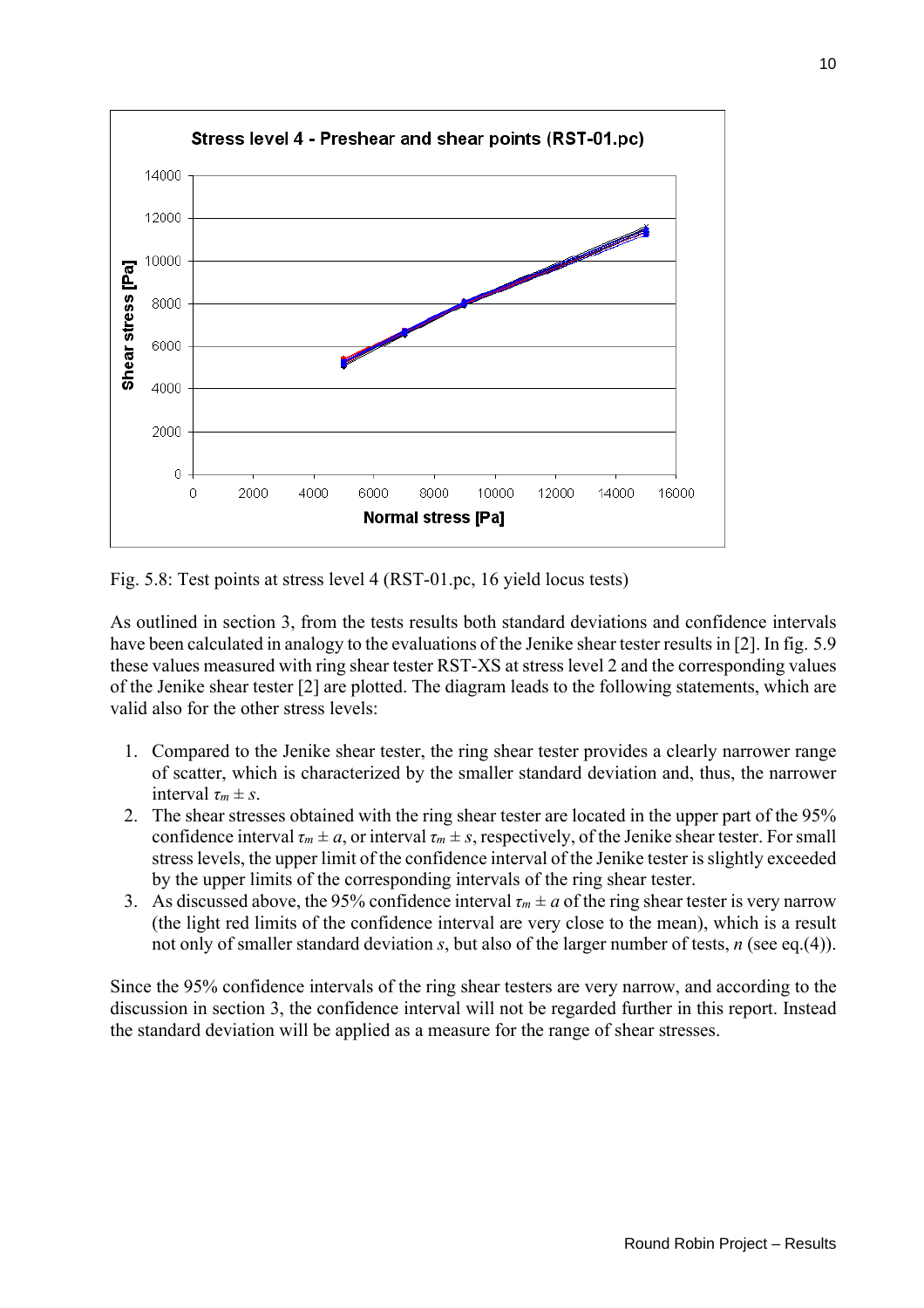

Abb. 5.9: Mean shear stress  $\tau_m$  (mean), range of standard deviation  $\tau_m \pm s$  (mean  $\pm$  std.dev.) and 95% confidence interval  $\tau_m \pm a$  (mean  $\pm$  conf.int.) of Jenike shear tester [2] (blue), ring shear tester RST-XS (red). Values have been measured at stress level 2.



Fig. 5.10: Mean shear stress  $\tau_m$  (mean) and ranges  $\tau_m \pm s$  of standard deviation around mean (mean  $\pm$  std.dev.) of ring shear testers RST-01.pc (black) and RST-XS (red) and Jenike shear tester [2] (blue) for stress level 1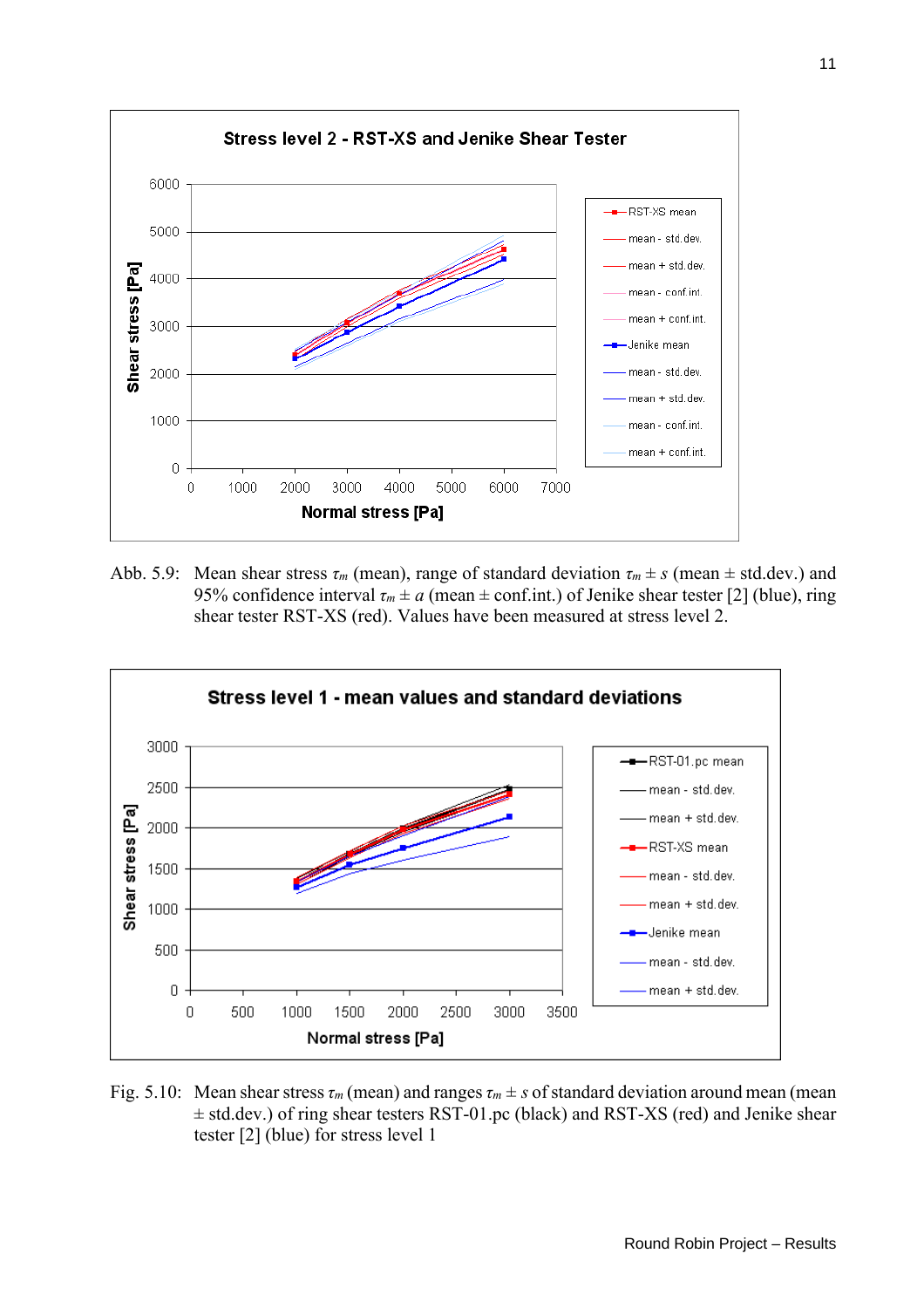

Fig. 5.11: Mean shear stress  $\tau_m$  (mean) and ranges  $\tau_m \pm s$  of standard deviation around mean (mean ± std.dev.) of ring shear testers RST-01.pc (black) and RST-XS (red) and Jenike shear tester [2] (blue) for stress level 2



Fig. 5.12: Mean shear stress  $\tau_m$  (mean) and ranges  $\tau_m \pm s$  of standard deviation around mean (mean ± std.dev.) of ring shear testers RST-01.pc (black) and RST-XS (red) and Jenike shear tester [2] (blue) for stress level 3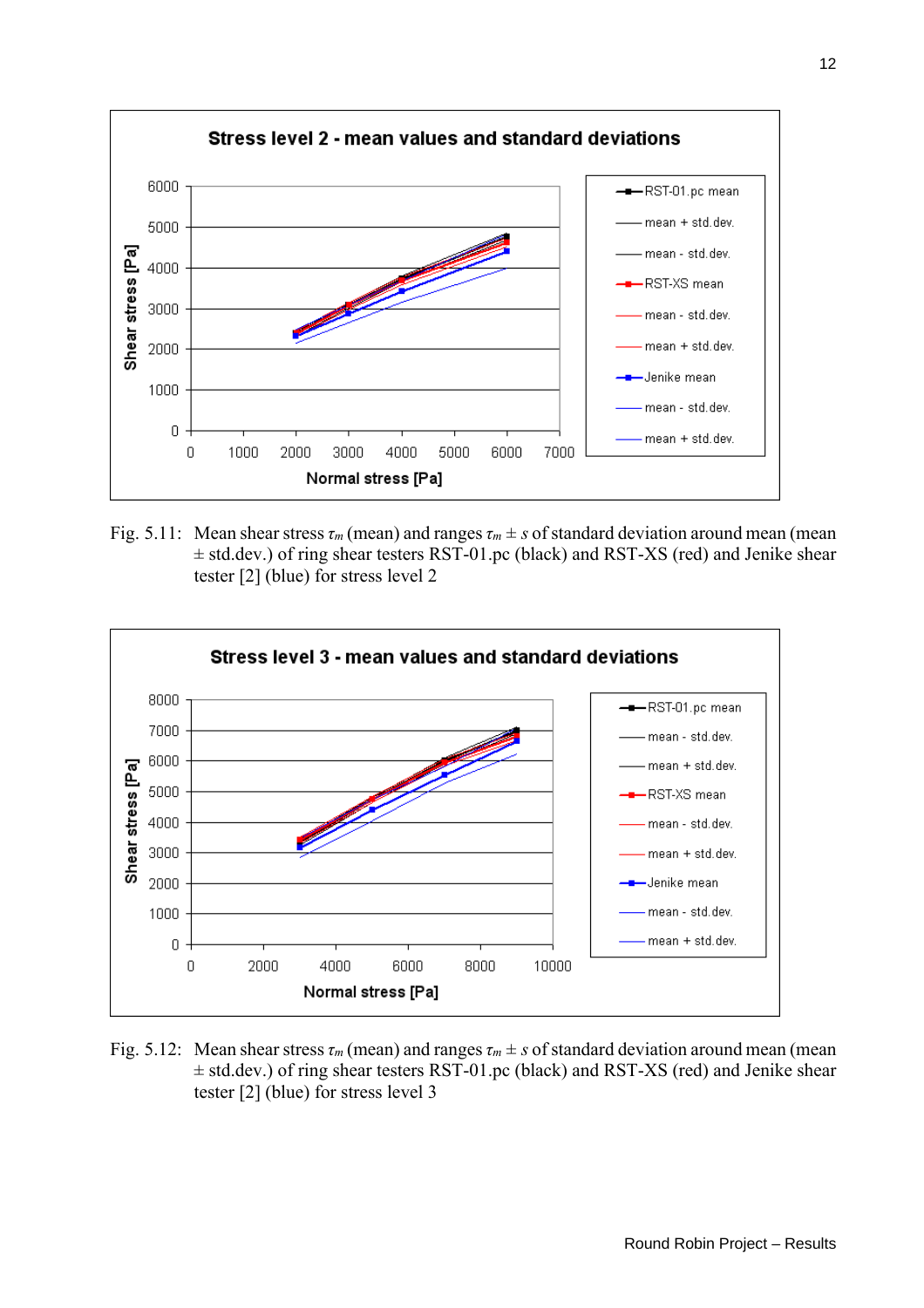

Fig. 5.13: Mean shear stress  $\tau_m$  (mean) and ranges  $\tau_m \pm s$  of standard deviation around mean (mean  $\pm$  std.dev.) of ring shear testers RST-01.pc (black) and RST-XS (red) and Jenike shear tester [2] (blue) for stress level 4

| <b>Stress</b>  | $\sigma$ [Pa] | RST-01.pc     |          | <b>RST-XS</b> |          | Jenike Shear Tester [2] |          |
|----------------|---------------|---------------|----------|---------------|----------|-------------------------|----------|
| level          |               | $\tau_m$ [Pa] | $s$ [Pa] | $\tau_m$ [Pa] | $s$ [Pa] | $\tau_m$ [Pa]           | $s$ [Pa] |
| 1              | 1000          | 1337          | 41       | 1342          | 47       | 1268                    | 75       |
|                | 1500          | 1680          | 31       | 1678          | 45       | 1540                    | 108      |
|                | 2000          | 1990          | 35       | 1976          | 49       | 1749                    | 149      |
|                | 3000          | 2471          | 63       | 2412          | 52       | 2138                    | 245      |
| $\overline{2}$ | 2000          | 2381          | 66       | 2394          | 78       | 2318                    | 166      |
|                | 3000          | 3078          | 56       | 3076          | 81       | 2873                    | 219      |
|                | 4000          | 3727          | 65       | 3686          | 90       | 3419                    | 256      |
|                | 6000          | 4768          | 93       | 4624          | 101      | 4409                    | 414      |
| 3              | 3000          | 3359          | 94       | 3414          | 92       | 3156                    | 319      |
|                | 5000          | 4729          | 85       | 4741          | 97       | 4385                    | 345      |
|                | 7000          | 6008          | 87       | 5951          | 113      | 5546                    | 259      |
|                | 9000          | 7000          | 105      | 6801          | 126      | 6655                    | 419      |
| $\overline{4}$ | 5000          | 5230          | 104      | 5321          | 111      | 4905                    | 517      |
|                | 7000          | 6670          | 71       | 6700          | 114      | 6155                    | 464      |
|                | 9000          | 8043          | 75       | 7995          | 137      | 7308                    | 538      |
|                | 15000         | 11420         | 108      | 11053         | 166      | 10992                   | 615      |

Table 5.1: Mean shear stress *τm* and standard deviation *s* of results from ring shear testers RST 01.pc and RST-XS (temperatures 18<sup>o</sup>C to 25<sup>o</sup>C, air humidity 28%rH to 70%rH) and Jenike shear tester [2] for all stress levels

In figs. 5.10 to 5.13 the mean shear stresses  $\tau_m$  with the ranges  $\tau_m \pm s$  (mean  $\pm$  std.dev.) are plotted for ring shear testers RST-XS and RST-01.pc. In addition, the corresponding values of the Jenike shear tester taken from [2] are plotted. The numeric values are listed in table 5.1.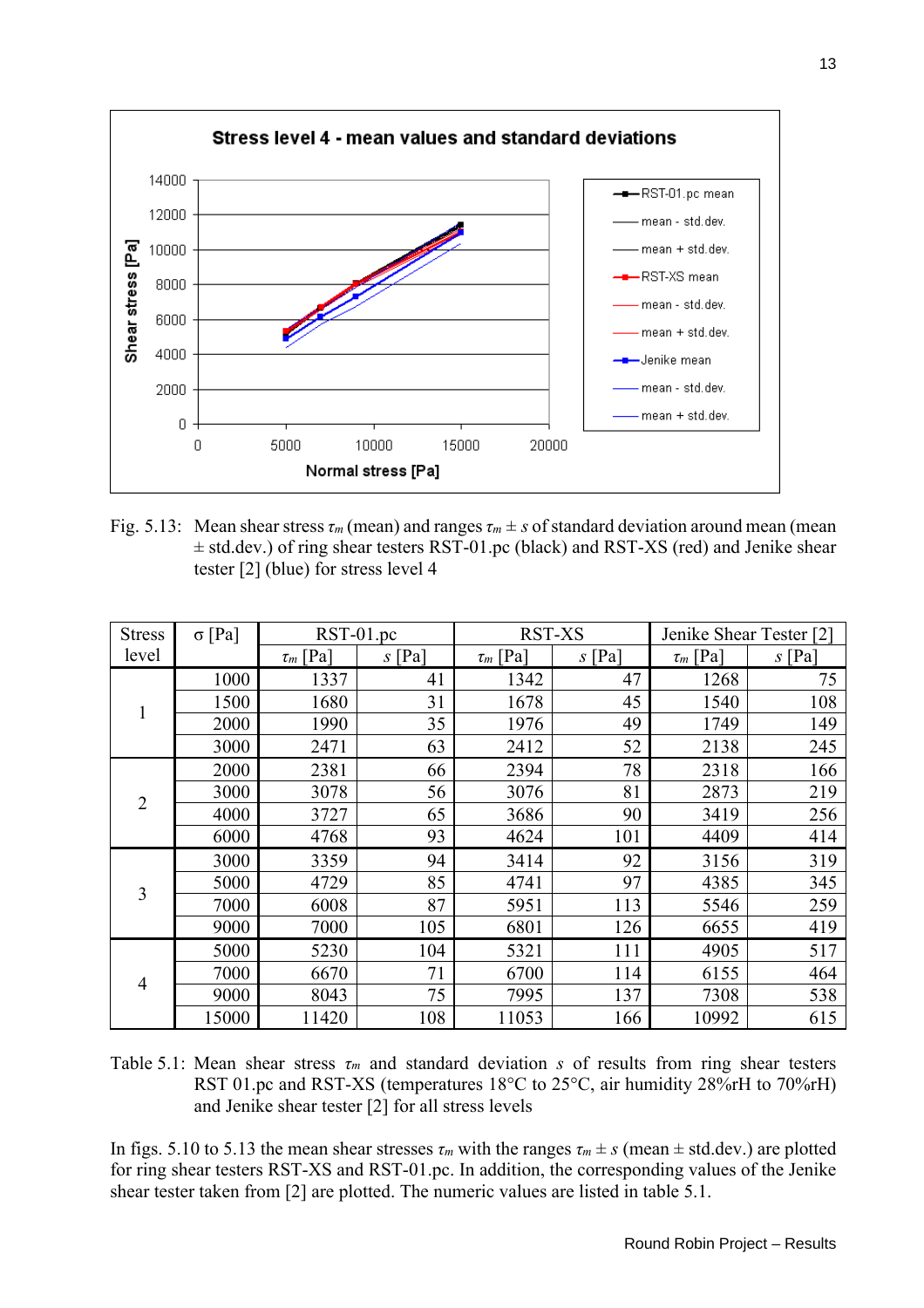The results show that the shear stresses of both ring shear testers RST-01.pc and RST-XS are close to each other. Also, the standard deviations are similar.

The ratio of the standard deviation to the mean shear stress (*s*/*τm*) is shown in table 5.2. The ratios are similar for both ring shear testers, mostly between 1.5 % and 3 % (including the influence of the different air humidity). For the Jenike shear tester values in the range of about 5 % to 11 % have been found. The ratio  $s/\tau_m$  of the ring shear tester results decreases with increasing stress level which is also visible in figs. 5.10 to 5.13 where with increasing stress level the range  $\tau_m \pm s$  becomes narrower in relation to the measured shear stresses. The most important reasons for this behaviour may be:

- 1. The relative increase of shear stress with increasing air humidity is smaller at higher stress levels (section 4).
- 2. A possible influence of the bulk solid's stress history (e.g., filling) will be less severe at high stress levels. The reason for this is that shearing a bulk solid at high stresses changes its structure more than shearing at lower stresses. This was observed on shear tests at very small normal stresses [4].

| <b>Stress</b><br>level |               | $RST-01$ .pc<br><b>RST-XS</b> |                | Jenike Shear          |  |
|------------------------|---------------|-------------------------------|----------------|-----------------------|--|
|                        | $\sigma$ [Pa] |                               |                | Tester <sup>[2]</sup> |  |
|                        |               | $S/\tau_m$ [%]                | $S/\tau_m$ [%] | $S/\tau_m$ [%]        |  |
| 1                      | 1000          | 3.06                          | 3.48           | 5.89                  |  |
|                        | 1500          | 1.84                          | 2.69           | 7.01                  |  |
|                        | 2000          | 1.76                          | 2.48           | 8.50                  |  |
|                        | 3000          | 2.53                          | 2.14           | 11.47                 |  |
| $\overline{2}$         | 2000          | 2.76                          | 3.26           | 7.18                  |  |
|                        | 3000          | 1.83                          | 2.62           | 7.62                  |  |
|                        | 4000          | 1.75                          | 2.43           | 7.49                  |  |
|                        | 6000          | 1.96                          | 2.18           | 9.38                  |  |
| $\overline{3}$         | 3000          | 2.81                          | 2.70           | 10.10                 |  |
|                        | 5000          | 1.80                          | 2.05           | 7.88                  |  |
|                        | 7000          | 1.45                          | 1.90           | 4.67                  |  |
|                        | 9000          | 1.50                          | 1.85           | 6.29                  |  |
| $\overline{4}$         | 5000          | 2.00                          | 2.09           | 10.53                 |  |
|                        | 7000          | 1.06                          | 1.70           | 7.53                  |  |
|                        | 9000          | 0.93                          | 1.72           | 7.36                  |  |
|                        | 15000         | 0.95                          | 1.50           | 5.59                  |  |

Table 5.2: Ratio of standard deviation, *s*, to mean shear stress, *τm*, of results from ring shear testers RST-01.pc and RST-XS (temperatures 18°C to 25°C, air humidity 28%rH to 70%rH) and Jenike shear testers [2].

To assess the influence of air humidity, tests performed at two different ambient conditions are regarded. At both tests temperature and air humidity during storage (preparation) and measurement were identical. This way a possible change of the powder's properties during shear cell filling and testing can be excluded. Two yield loci have been measured at both conditions 20°C/50%rH and 22°C/34%rH, i.e., at nearly identical temperature, but different air humidity. The measured shear stresses at stress level 1 are shown in fig. 5.14. For comparison also the range  $\tau_m \pm s$  is plotted. It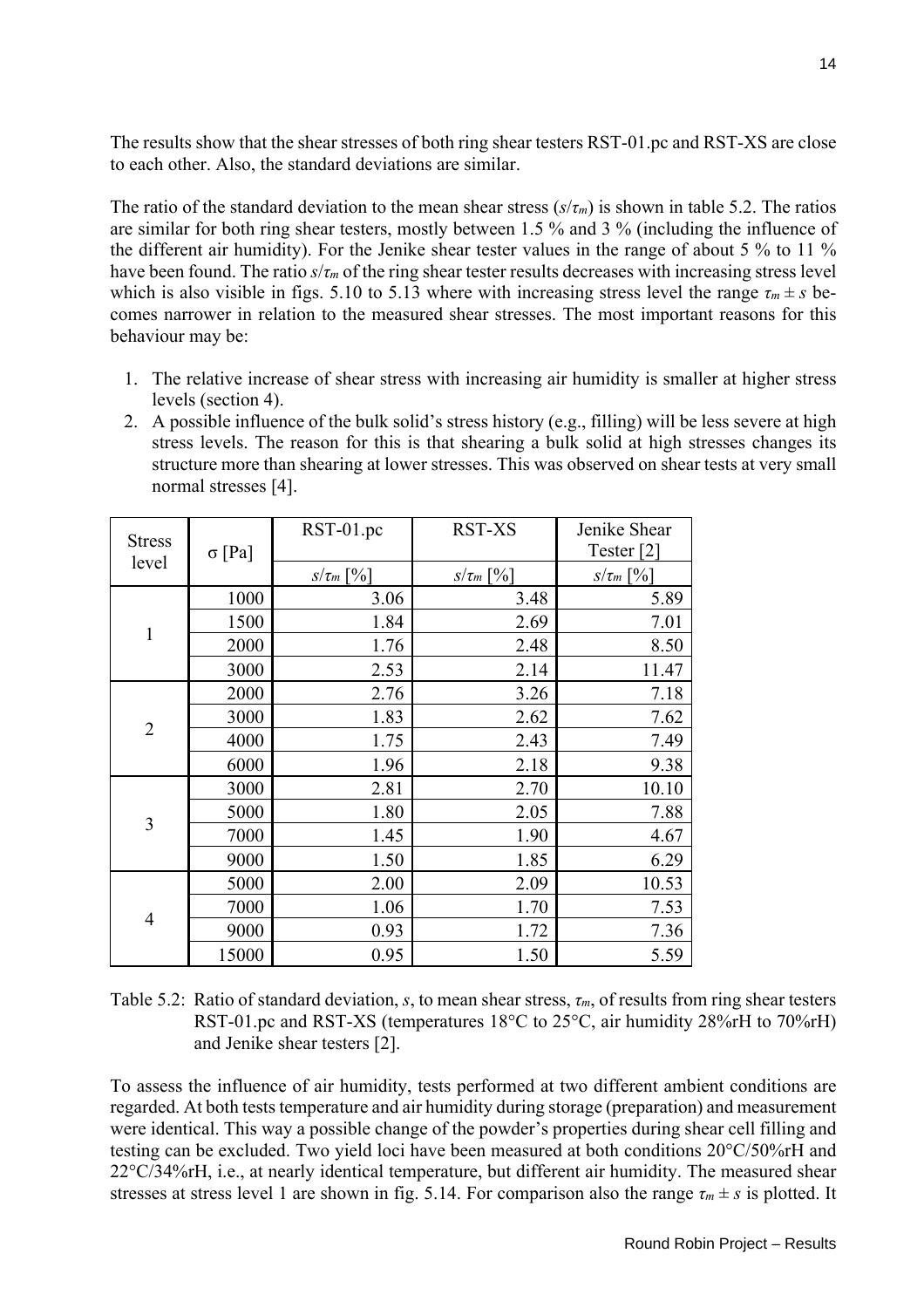is obvious that different air humidity leads to a significant increase of shear stress. A closer examination of the test results leads to the dependence of shear stress on air humidity already mentioned in section 4, which has been detected also with the Jenike shear tester [2].

The difference between the shear stresses measured at different humidity is slightly smaller than the width of the interval  $\tau_m \pm s$  (fig. 5.14). Also, at the other stress levels the influence of air humidity is visible. In the mean the increase of shear stress in the humidity range from 34%rH to 50%rH is about 1.0 to 1.5 times the standard deviation, *s*, of the corresponding shear stresses. Since at some tests the air humidity was out of the range 34%rH to 50%rH, it is likely that for all tests the influence of air humidity on the measured shear stress is larger than that documented fort the range 34%rH to 50%rH. This leads to the conclusion that the standard deviations of the test results of the present study are to a significant extent the result of different ambient conditions, especially different air humidity. In the ideal case a round robin had to be conducted at identical ambient conditions in all labs, both during storage/preparation **and** testing. But, as already discussed in section 4, this had not been possible to realize by all participants, or the effort to achieve this would have been too large.



Fig. 5.14: Shear stresses measured at two different ambient conditions; range  $\tau_m \pm s$  (mean  $\pm$ standard deviation) of all RST-XS test results (red curves) for stress level 1

Regarding all received test results, the shear stresses are within a relatively small range although the ambient conditions were different. This is demonstrated by the standard deviations, which are relatively small especially compared to the results of the Jenike shear tester [2].

If only results from one lab measured within a relatively narrow range of ambient conditions are regarded, clearly smaller deviations are possible compared to the standard deviation of all tests. As an example, in fig. 5.15 results of the lab having provided the largest number of tests are shown (RST-XS, stress level 1). Although the limestone powder has been equilibrated at 40%rH and 52% rH prior to the tests, the results are close to each other and lie clearly within the range  $\tau_m \pm s$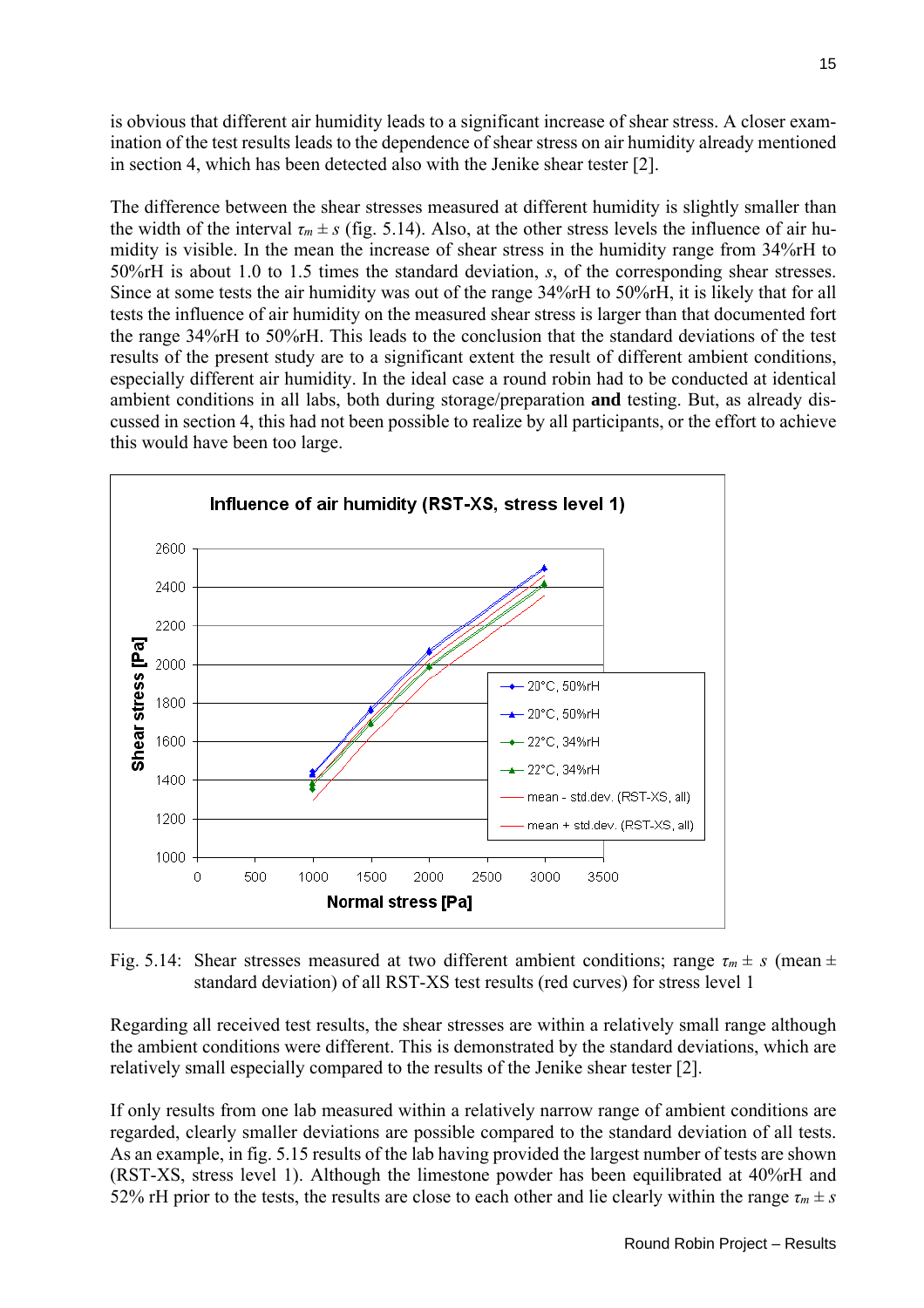of all test results. Probably the influence of the air humidity during storage is not clearly visible because the ambient conditions in the lab were the same for all tests and the powder adjusted to these conditions relatively quickly (see above).



Fig. 5.15: Shear stresses measured by the lab having provided the largest number of test runs (storage of the limestone powder at 40%rH for run 1 to 5 and at 52% rH for run 6 to 10); range  $\tau_m \pm s$  (mean  $\pm$  standard deviation) of all RST-XS test results (red curves) for stress level 1

# **6 Application of results and further investigations**

It was the most important goal of this round robin to define a range of results for a reference powder in a similar way as it has been done with the Jenike shear tester [2]. With such a range, users can check if their tester is able to produce test results matching the reference values. From the view of the author, this is to be expected if a ring shear tester is well adjusted and calibrated, but with the reference powder the opportunity for an additional check is provided.

In table 5.1 mean shear stresses, *τm*, and standard deviations, *s*, are given. If a normal distribution is assumed, 68.3 % of the test results lie within the range  $\tau_m \pm s$ , and 95.5 % lie within the range  $\tau_m \pm 2s$ . To compare own results with this data, one should consider these ranges, i.e., the own results should lie within  $\tau_m \pm s$  with about 68% probability, and within  $\tau_m \pm 2s$  with about 95% probability (see section 3). Since air humidity has a significant influence on the shear stress and obviously is responsible for an essential part of the standard deviation, the ambient conditions at storage/preparation **and** testing should not deviate too much from the conditions [1] (see section 2).